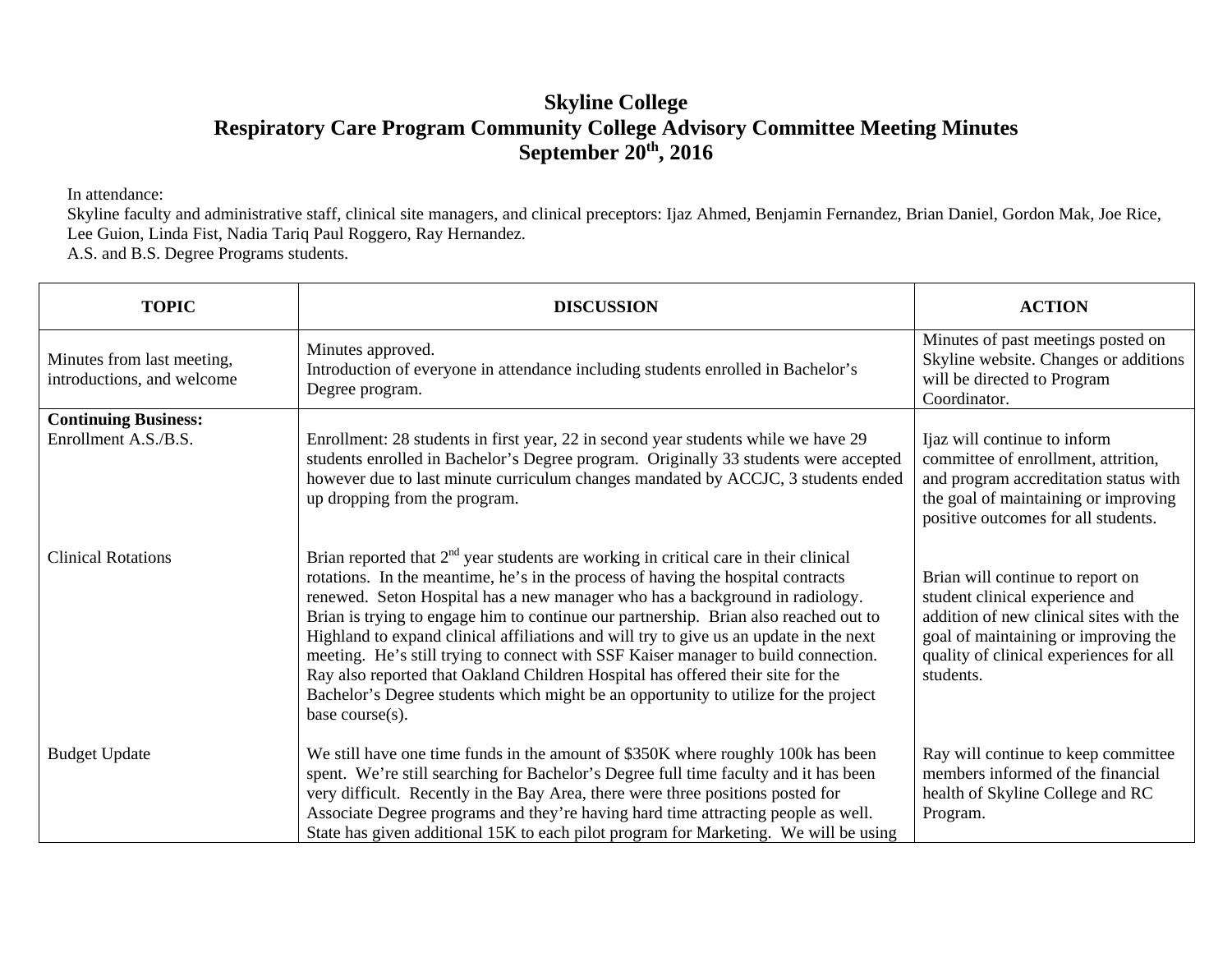|                                       | the funds to not just market both Associate and Bachelor's Degree programs but also<br>our other Allied Health Programs. Part of Bachelor's Degree program, State<br>Chancellor office is requesting to forward some spokespeople's names from the<br>industry community to speak on behalf of the program. Ray requested from the<br>committee especially the managers to send him an e-mail if they're interested<br>otherwise he'll be reaching to individuals as well.                                                                                                   |                                                                                                                                                                                                                                             |
|---------------------------------------|------------------------------------------------------------------------------------------------------------------------------------------------------------------------------------------------------------------------------------------------------------------------------------------------------------------------------------------------------------------------------------------------------------------------------------------------------------------------------------------------------------------------------------------------------------------------------|---------------------------------------------------------------------------------------------------------------------------------------------------------------------------------------------------------------------------------------------|
| RT Club Update                        | Luma reported that the club held their $1st$ meeting on September $20th$ . They have raised<br>\$368 dollars from fund raiser which will go towards purchasing T-shirts and upcoming<br>San Antonio conference. She also reported that they're planning on additional fund<br>raisers.                                                                                                                                                                                                                                                                                       | Continued Goals: Mentoring of First<br>Year students by Second Year<br>students; Find fundraising and<br>community volunteer opportunities<br>that allow for continued education<br>and promotion of the profession of<br>Respiratory Care. |
| <b>Continuing Business BS Degree:</b> |                                                                                                                                                                                                                                                                                                                                                                                                                                                                                                                                                                              |                                                                                                                                                                                                                                             |
| <b>Faculty Updates</b>                | Ed Saliba has accepted fulltime position and will no longer be part of Skyline College.<br>We're looking for both Associate and Bachelor's Degree programs part-time and<br>fulltime faculty. For associate degree program, the applicant must have either<br>Bachelor's Degree with two years' experiences or Associate Degree with 6 years'<br>experiences. For the Bachelor's Degree program, the applicant must have a Master<br>Degree with 2 years of experiences. Currently both positions are being advertised on<br>our website as well as AARC and CoARC websites. | RC Program faculty and<br>administrators will continue to seek<br>and provide improved educational<br>opportunities for students with the<br>goal of promoting classroom and<br>clinical excellence and expanding                           |
| B.S. Degree & Curriculum              | Ray shared that the last time we met, he reported that ACCJC increased the number of<br>upper division courses units to 45. At the time, we already had developed the<br>curriculum and was advertising the program with 27 units of upper division courses.<br>So we ended up increasing the units. Less than a month later, due to the feedback they<br>dropped it down to 40 units. Now as it stands, the program consists of 40.5 upper<br>division courses and is over 2 academic years. The first cohort will be graduating in<br>2018.                                | professional opportunities following<br>graduation.                                                                                                                                                                                         |
| <b>New Business &amp; Updates:</b>    |                                                                                                                                                                                                                                                                                                                                                                                                                                                                                                                                                                              |                                                                                                                                                                                                                                             |
| <b>Job Market</b>                     | The job availability in the respiratory field has been increasing. Currently, San<br>Francisco Kaiser is looking to replace four positions by the end of year. USF is<br>looking to expand per diem. VA have 6 people who have retired this year and have<br>hired 20 per diem. They are also in the process of hiring full time. Ray reported that<br>for the past roughly five years, graduate students have been hired per diem and once<br>the opportunity arrives then move into permanent position.                                                                    |                                                                                                                                                                                                                                             |